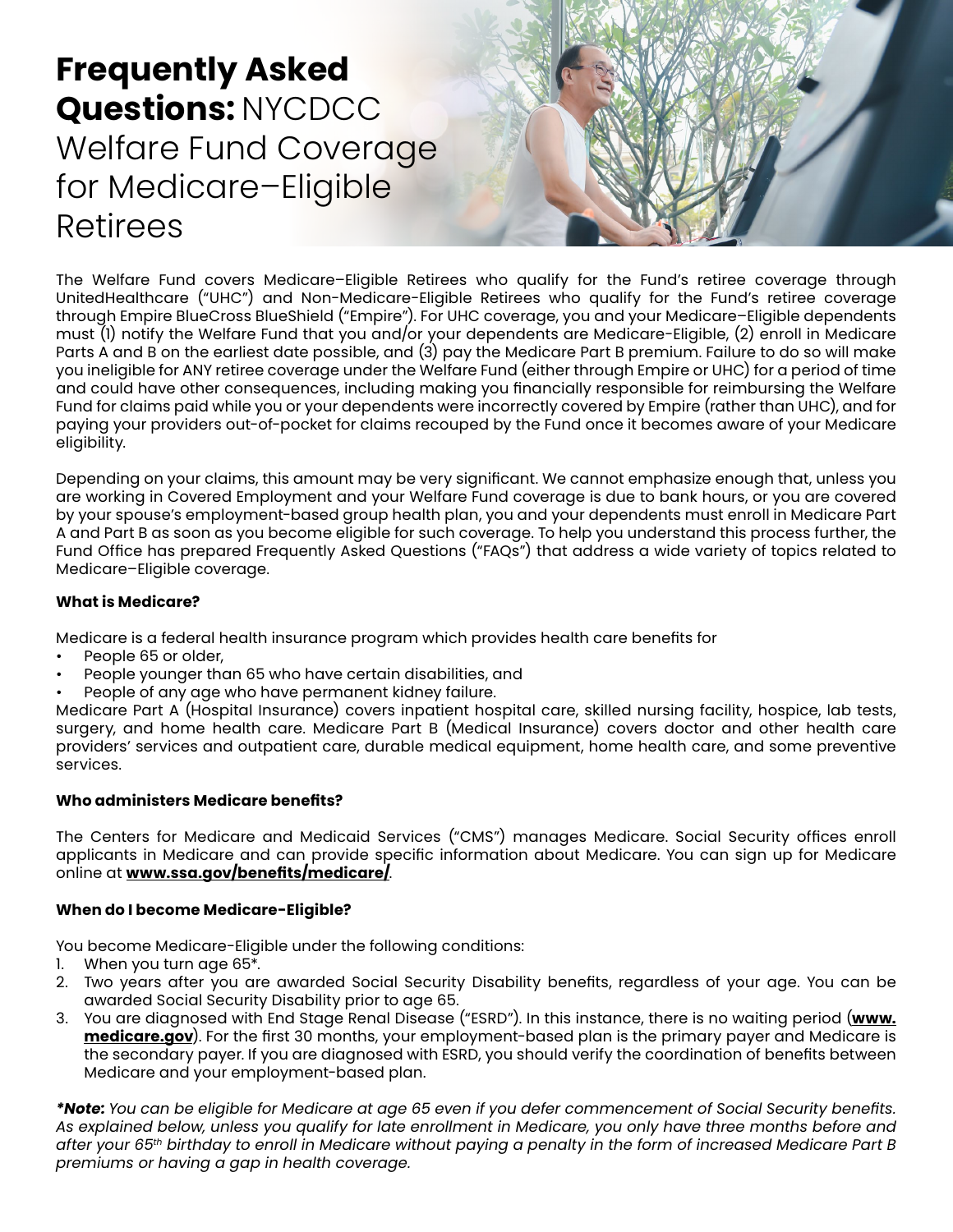## **Am I automatically enrolled in Medicare upon becoming Medicare-Eligible?**

If you worked for 10 years and are receiving Social Security retirement benefits as a result of having paid taxes, you are automatically enrolled in Medicare Part A (Hospital Insurance) and Part B\* (Medical Insurance) upon turning age 65. Medicare will send you a "Welcome to Medicare" packet three months before you turn 65. You will still have other important deadlines and actions to take, so read all of the materials in the packet.

If you are over 65 (or turning 65 in the next three months) and you are **not** receiving Social Security benefits, you must sign up for Medicare Part A and/or Part B during Medicare's Initial Enrollment Period in order to avoid potential late enrollment penalties. You do not get Medicare automatically.

*\*Note: If you live in Puerto Rico, you will only get Medicare Part A. If you want Medicare Part B, you need to sign up for it.*

## **Are there premiums for Medicare Parts A & B?**

**Part A is free** for most Medicare beneficiaries and covers beneficiaries even if they are covered under a group health plan. **Part B coverage requires a monthly premium payment** which is deducted from your Social Security benefit payment. A failure to timely enroll in Medicare Part B will subject you to an increased Medicare Part B monthly premium.

## **Does the NYCDCC Welfare Fund require me to enroll in Medicare?**

**Yes.** The only circumstance in which you may be Medicare-Eligible but not required to enroll in Medicare is if you have group health plan coverage (as defined by the IRS) as a result of your or your spouse's active employment. Under the Welfare Fund, you must have "Active" coverage (bank hours) to be eligible for coverage from the Welfare Fund's Empire plan; otherwise, if you do not have bank hours, when you become eligible for Medicare, you **MUST** be enrolled in Medicare Part A & B to be eligible for the Fund's retiree coverage. **If you or your dependents elect not to enroll in Medicare, you will not be eligible for the Fund's retiree health coverage**.

#### **I am retired, and my dependent is under age 65 and has become Medicare-Eligible. Should my dependent enroll in Medicare Part B?**

**Yes**. In order for your Medicare-Eligible dependents to be properly covered under your retiree benefits, they **MUST** enroll in Medicare Part B, regardless of age. Failure to do so will result in loss of coverage. If your dependent was Medicare-Eligible during the period of your active eligibility or due to your bank hours, your dependent must enroll in Medicare Part B three months prior to the effective date of your retiree coverage. Your dependent will not be penalized, as he/she will be considered a special enrollment due to your active coverage status. All Plan rules regarding Medicare enrollment are the same whether the enrollment is for you or your dependent.

## **If I am Medicare-Eligible but previously declined or disenrolled from coverage, am I able to re-apply for Medicare Part B?**

**Yes.** You can re-apply for Medicare with the Social Security Administration office. Enrollment is limited to the General Enrollment Period between January 1 - March 31st of each year. If the General Enrollment Period has closed, you may not be able to apply until the next open enrollment period. If you enroll during the General Enrollment Period, Medicare coverage begins on the July 1st of the year in which you enrolled.

If you declined Medicare when you were first eligible due to having been covered under a group health plan based on your or your spouse's current employment, you may have a Special Enrollment Period ("SEP") to sign up for Part B. However, if you declined Part B for any other reason, or at any time disenrolled from Part B coverage, you may be subject to a late enrollment penalty. Under Medicare rules, you are charged a premium penalty for every month you are not covered under Part B, starting from when you were initially eligible for it, causing a permanent increase in premium for coverage.

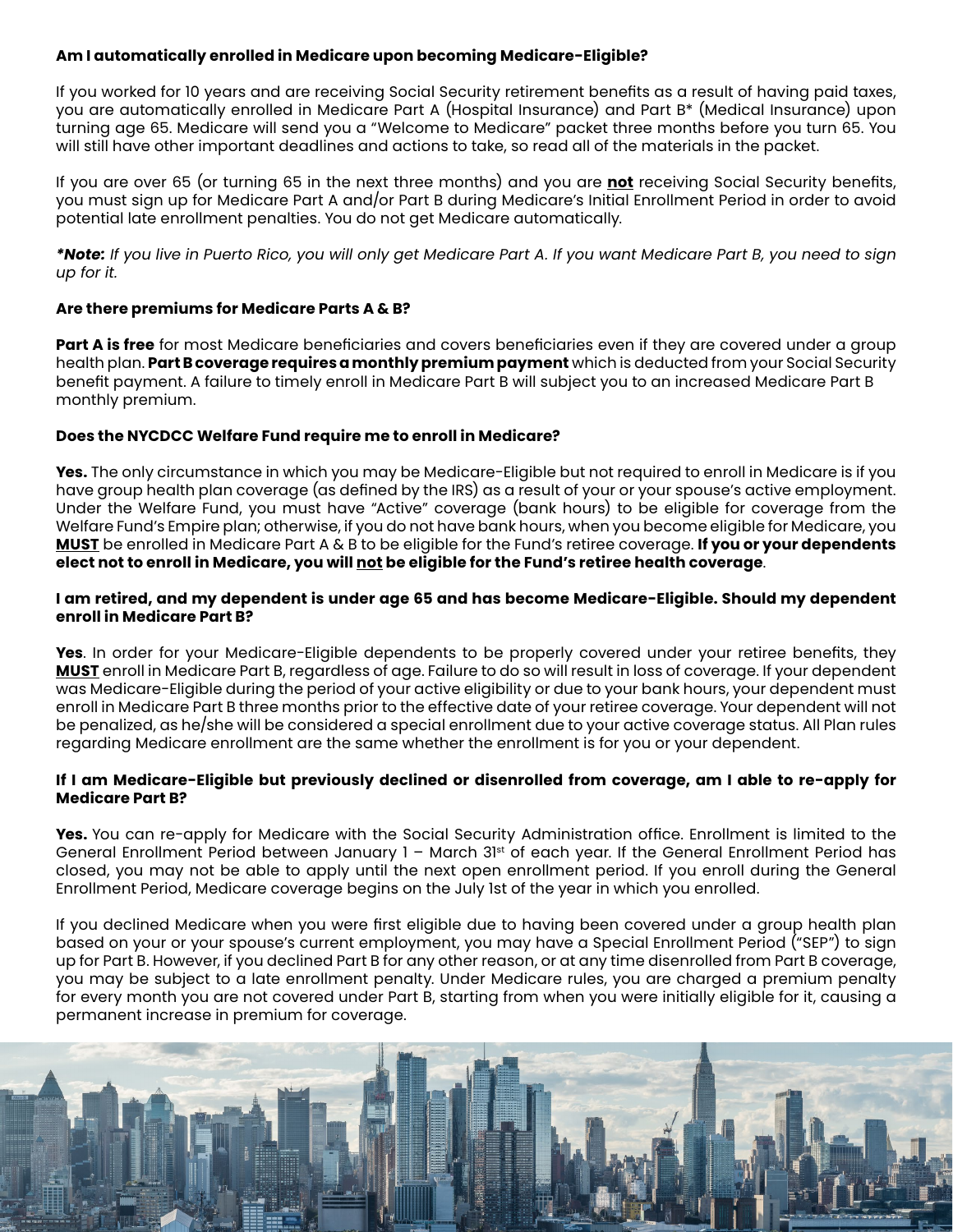

## **What must I do to ensure that I receive Medicare-Eligible health coverage through the NYCDCC Welfare Fund?**

If you and/or your covered dependent(s) are eligible for Medicare, or become eligible for Medicare, you MUST enroll in both Medicare Part A and Medicare Part B as soon as Medicare coverage becomes available in order to have coverage with the NYCDCC Welfare Fund. This requirement applies if you retired on a Regular Pension and later became eligible for Social Security prior to age 65. The only circumstance in which you and/or your dependent may be Medicare-Eligible but are not required to enroll in Medicare is if you (or your dependents) have employment-based group health plan coverage (as defined by the IRS) as a result of your or your spouse's active employment.

This exception applies when your bank hours are being run out before having to enroll in Medicare. Additionally, to avoid (a) any interruption to your coverage, (b) a denial of benefits, or (c) the obligation to reimburse the Fund for claims it paid while you were eligible for Medicare or to pay providers for recouped claims, you must provide the Fund copies of your Medicare cards at least 30 days before the effective date of Medicare coverage. This can be done in the following ways:

- **1. In Person** At the Fund Office, 395 Hudson Street, 9<sup>th</sup> Floor New York, NY
- **2. Mail** NYCDCC Benefit Funds, Attn: Welfare Fund, 395 Hudson Street, 9th Floor, New York, NY 10014
- **3. Fax (212) 366-3301**
- **4. Email Welfare@nyccbf.org** (\*PDF attachments of copy only. Images/pictures of the card will not be accepted.)

#### **I am currently covered under my spouse's group health plan coverage, which was available through my spouse's employment, but is now terminating. Can I enroll in Medicare Part B without a penalty? What is the deadline for doing so?**

**Yes.** There is no penalty for individuals who do not enroll in Part B or premium Part A when first eligible because they were covered under a group health plan based on their own or a spouse's current employment as long as they enroll in Medicare Part B during their Medicare SEP. The individual can enroll at any time while covered under the group health plan based on their spouse's current employment, or during the 8-month period that begins the earlier of the month employment ends or group health plan coverage ends.

**NOTE:** Even though Medicare allows enrollment during the 8-month period following the termination of your employment-based group health plan coverage, the Welfare Fund requires that you be enrolled in both Medicare Parts A & B at the time your retiree coverage with UHC begins. Any delay in obtaining Medicare coverage will delay your enrollment with UHC and you will be responsible for all claims incurred during such period.

Review the following examples for an application of these rules.

*"My spouse and I are covered under active Empire coverage through my bank hours. My spouse is now eligible for Medicare. Is my spouse required to enroll in Medicare?"*

No. Since you are covered by bank hours, your spouse is not required to enroll in Medicare. However, when your bank hours are set to run out and you transition to retiree benefits, your spouse must enroll in Medicare through Medicare's SEP. Unless your spouse (or other dependent) is covered under his/her employmentbased health plan, he/she must enroll in Medicare Part A & B to be covered by the Fund's retiree benefits.

"*I am older than 65. I continue to work, and I am not on pension. Do I need to do anything?"*

No. Since you are currently covered by active coverage, you and your spouse are not required to enroll in Medicare. When your bank hours are set to run out, and you transition to retiree benefits, you and your spouse must enroll in Medicare through Medicare's SEP in order to be covered by the Fund's retiree benefits.

*"My spouse and I currently have retiree coverage through Empire's plan for pre-Medicare retirees. My spouse is now eligible for Medicare, but I am not. Is my spouse required to enroll in Medicare?"*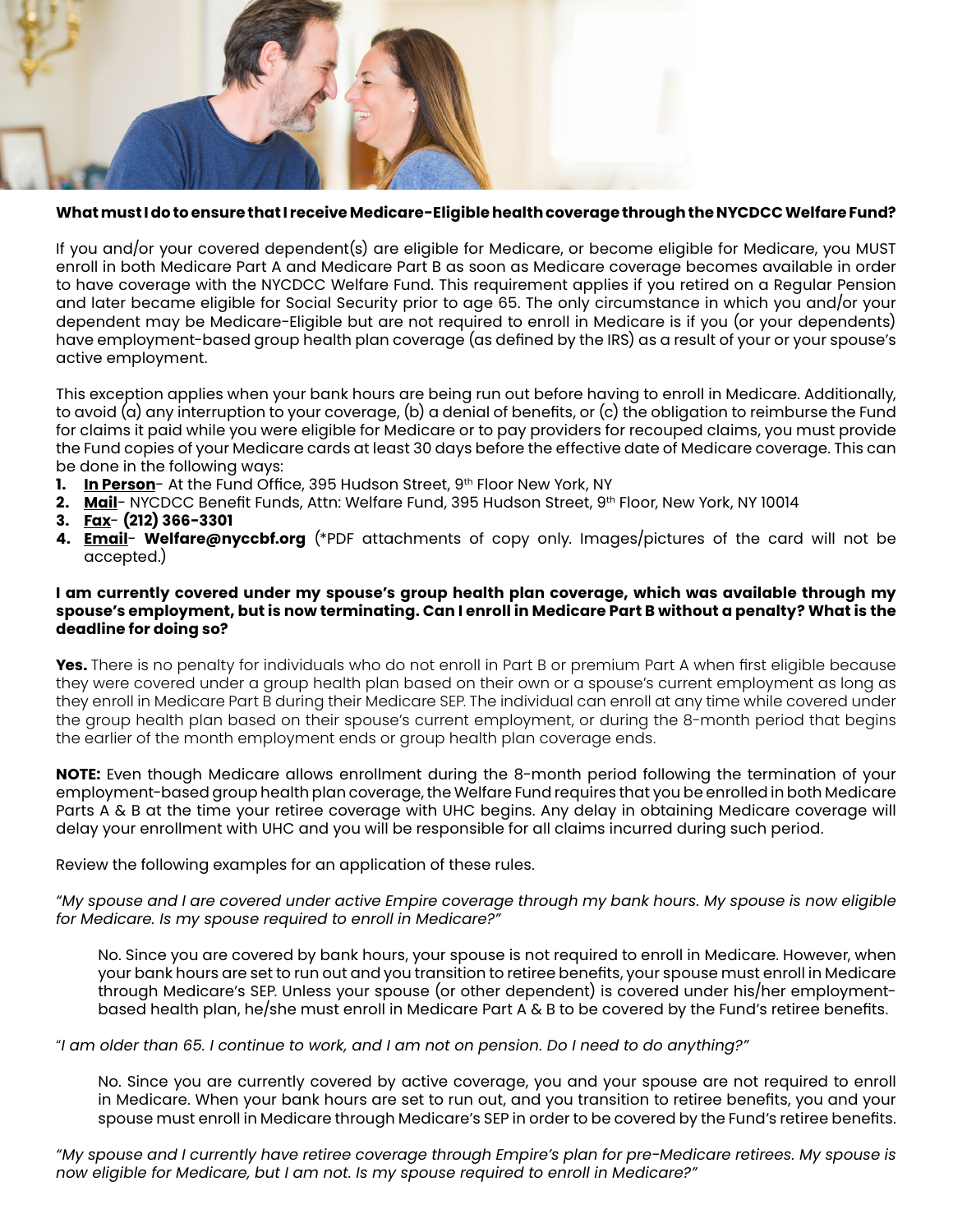Yes. Since you are no longer covered under active coverage through your bank hours, your spouse must enroll in Medicare Parts A & B.

#### **I've been awarded Medicare because I am receiving Social Security Disability benefits. However, I am receiving a Regular Pension (and not a Disability Pension) from the Pension Fund. Do I need to enroll in both Parts A and B in order to have Welfare Fund coverage?**

**Yes**. The Welfare Fund's UHC plan requires enrollment in both Medicare Part A and Part B. Disenrolling in Part B for any reason other than being covered by a group health plan based on current employment will cause you to lose your Welfare Fund retiree coverage.

For example, if you retire at age 55 on a Regular Pension from the Pension Fund and subsequently are awarded Social Security Disability and become eligible for Medicare, you **MUST** (1) notify the Fund immediately, and (2) enroll in Parts A & B in order to transition from the Empire plan for pre-Medicare retirees to the UHC plan for Medicare-Eligible retirees.

## **I retired on a Regular Pension. I subsequently became disabled and am receiving a Social Security Disability Income benefit ("SSDI"). When should I enroll in Medicare?**

Under Medicare rules, you are eligible for Medicare on the 25<sup>th</sup> month after your entitlement date for SSDI benefits. At that time, the Social Security Administration office will automatically enroll you in Medicare coverage and mail your Medicare card which you should receive up to 90-days prior to the effective date of your coverage. Once received, immediately contact the Welfare Fund and provide the Fund with a copy of your Medicare card to allow ample time to transition your coverage from Empire to UHC, without interruption, on your Medicare effective date.

## **If my dependent or I become eligible for Medicare but fail to notify the Welfare Fund, will I have any financial liability to the Welfare Fund or to my medical providers?**

Yes, and based on the amount of your claims, your financial responsibility could be extremely high. Once the Fund is notified by you, CMS or a third-party vendor of Medicare-Eligibility, you or your dependent's claims will be reprocessed as non-Empire eligible from the effective date of you or your dependent's Medicare effective date. Claims paid by the Fund during the time you or your dependent were eligible for Medicare will be recouped from the providers and you or your dependent will be responsible for paying the providers for the cost of your medical treatment. You will also be responsible for reimbursing the Fund for any claims that could not be recouped.

## **Do I have financial responsibility to the Welfare Fund if I was eligible for Medicare Part B but did not enroll in Medicare Part B?**

Yes, and based on the amount of your claims, your financial responsibility could be extremely high. Once the Fund is notified by you, CMS or a third-party vendor of Medicare eligibility, you or your dependent's claims will be reprocessed as non-Empire eligible from the effective date of you or your dependent's Medicare Part A. Claims paid during the time you or your dependent were eligible for Medicare will be recouped and you or your dependent will be responsible to pay the providers for the cost of services. It will also be your responsibility to reimburse the Fund for any claims that could not be recouped.

#### **What if I am awarded Social Security retroactively but I choose not to enroll in Medicare Part B retroactively because I do not want to pay retroactive Medicare Part B premiums since I had coverage under the Welfare Fund for the retroactive period at issue?**

If you decline retroactive enrollment for Medicare Part B, you will be responsible for any claims paid by the Welfare Fund during the period in which you could have retroactively enrolled in Medicare Part B and you will not have coverage until you are properly enrolled in the Welfare Fund's UHC plan for Medicare-Eligible retirees. You will have the same financial responsibility to the Fund and your providers as described above.